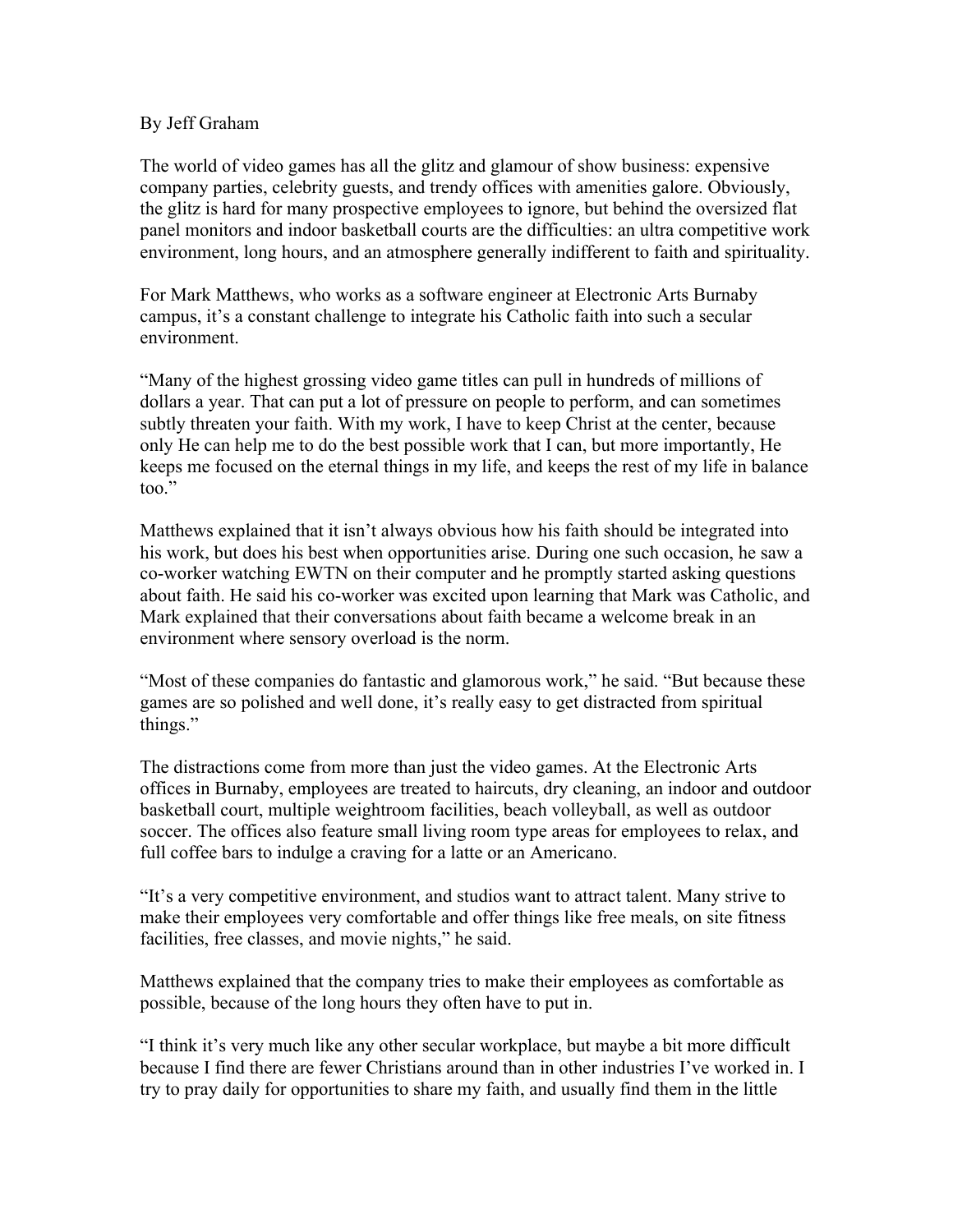things. Being honest about who I am and trying to live a life of virtue are both vital to witnessing in the workplace. It can also be discouraging when I encounter people with anti-Christian values. It's only been through my regular prayer life with Jesus that I've been able to keep things in balance and maintain a hopeful optimism."

Matthews also sees pitfalls in letting work consume too much of his day to day life.

"The artistic work in and of itself is inherently good, but there's sometimes a temptation from pride to work too hard, and let it consume your life, and make success at your career more important than God. However, I try to keep a regular prayer time and let my faith organize the events of my life. Much of the time that means not working too much overtime and turning work into an idol."

Originally from Saskatoon, Mark did his undergraduate studies in engineering physics at the University of Saskatchewan before moving on to the University of Calgary for his Masters and Doctoral studies in computing science. Interspersed in those years was one year of campus ministry and one summer spent at Madonna House in Combermere Ontario. An avid traveler, Mark even spent a couple months doing missionary work in the Gambia, in Africa.

For Matthews, the contrast between the poverty in Africa and the simplicity of Madonna House with his current place of work is shocking.

"I've heard many people say that making games is a dream job, and in many ways, I suppose it is, but it's a huge shift from my experience in Africa where people there might get paid \$100 a month at a job if you were extremely lucky."

He said his missionary experience in Africa has done more to shape his life than many people realize.

"The biggest thing I learned from my Missionary work was to simply just do it. There's nothing magical about being a missionary, it just means simply getting your butt in gear and organizing practical ways to spread the gospel. I realized that's something I could do anywhere, and many of my gifts would be unused if I became a full time missionary in Africa and so I decided to focus my efforts at home where I could be most effective. Everyday I go to work with a missionary mindset, looking for spiritual conversations, and looking to evangelize while striving to be the best in my field."

Matthews also explained that living at Madonna House, a community of lay people and priests with houses across Canada, gives him perspective on his work, and on the value of the gifts and talents God has given him.

"My time at Madonna House taught me how to have a reverence for Gods created things, and helped me realize they are inherently good, and to be thankful for them. At work that translates into reminding myself daily to not become unthankful for the perks that I do have at work and ensuring that they don't interfere with being a good Catholic."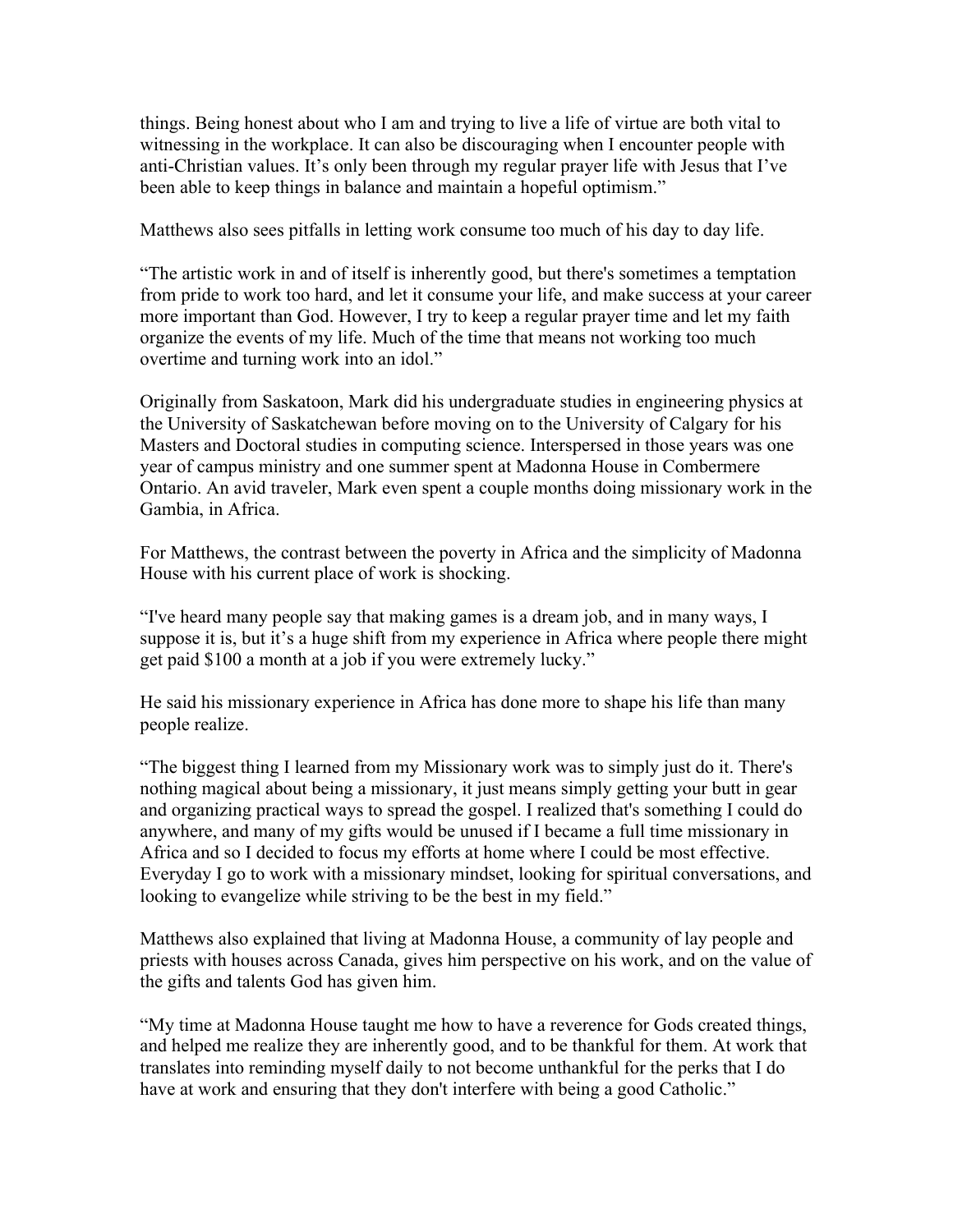Despite the contrast between being a devout Catholic and a video game developer, there is an interesting connection for Mark between a love for the Catholic Church and his current job. Since high school, Mark had a love for art, and during his university years Catholic art inspired him to begin creating his own religious art. His love for art also inspired him to do his masters thesis and doctoral work on computer graphics.

Matthews explains that a love for art fed his faith, and played a huge part in his career path.

"As a kid growing up I was always mesmerized by computer graphics and the virtual worlds that could be created purely through the expression of the science of light. I've always been a very visual person and being able to create beautiful image gives me a real sense of reward. Being interested in sciences growing up, computer graphics seemed like a natural choice for me. However, it wasn't until university that I got more into the traditional arts, and through this I gained a real sense of appreciation for our Catholic heritage of art."

Matthews also explained that working in the video game industry has had some notable positive effects on his faith, in that it gave him an outlet for his creativity, which in turn, gives him a greater appreciation for God's creation.

"I don't think that man is complete unless he has a chance to create. God is a creator and we share in Gods image, therefore we are creators. What I do in my specialty of graphics is take my understanding of Gods created world, and try to re-create a small part of that inside of a computer. It's a very poor replica compared to His creation, but it gives me a greater appreciation of the created world."

"Computer graphics are perfect for me, because they combine my love of science with my love of art. There's a natural beauty in creation, and studying science and graphics lets me appreciate that. It may sound odd, but making video games incorporates a lot of science. There's a strong desire to make the graphics more and more realistic, and to do so, you need to incorporate more and more science, and more and more art," he said. "I think it's a real desire written on the human heart to create, be it music, machines, art, or whatever. I feel a great sense of fulfillment when I can create something that looks great. I personally find a lot of reward in being able to use my education in physics to create realistic graphics games that are a lot of fun, and it's also great to be able to work on something that I am proud of and has some public recognition."

Fortunately for Matthews, he has been able to work on games that have had little to no violent or objectionable content in them. He said the question of violence in video games is a complicated one, and may not be as clear cut as some people think.

"Both Shakespeare's plays and the Bible contain violence, yet are regarded as good. I think there are times when violence is acceptable in movies: when it's not gratuitous, and there to support a story that teaches a moral. Similarly, I think the same thing could be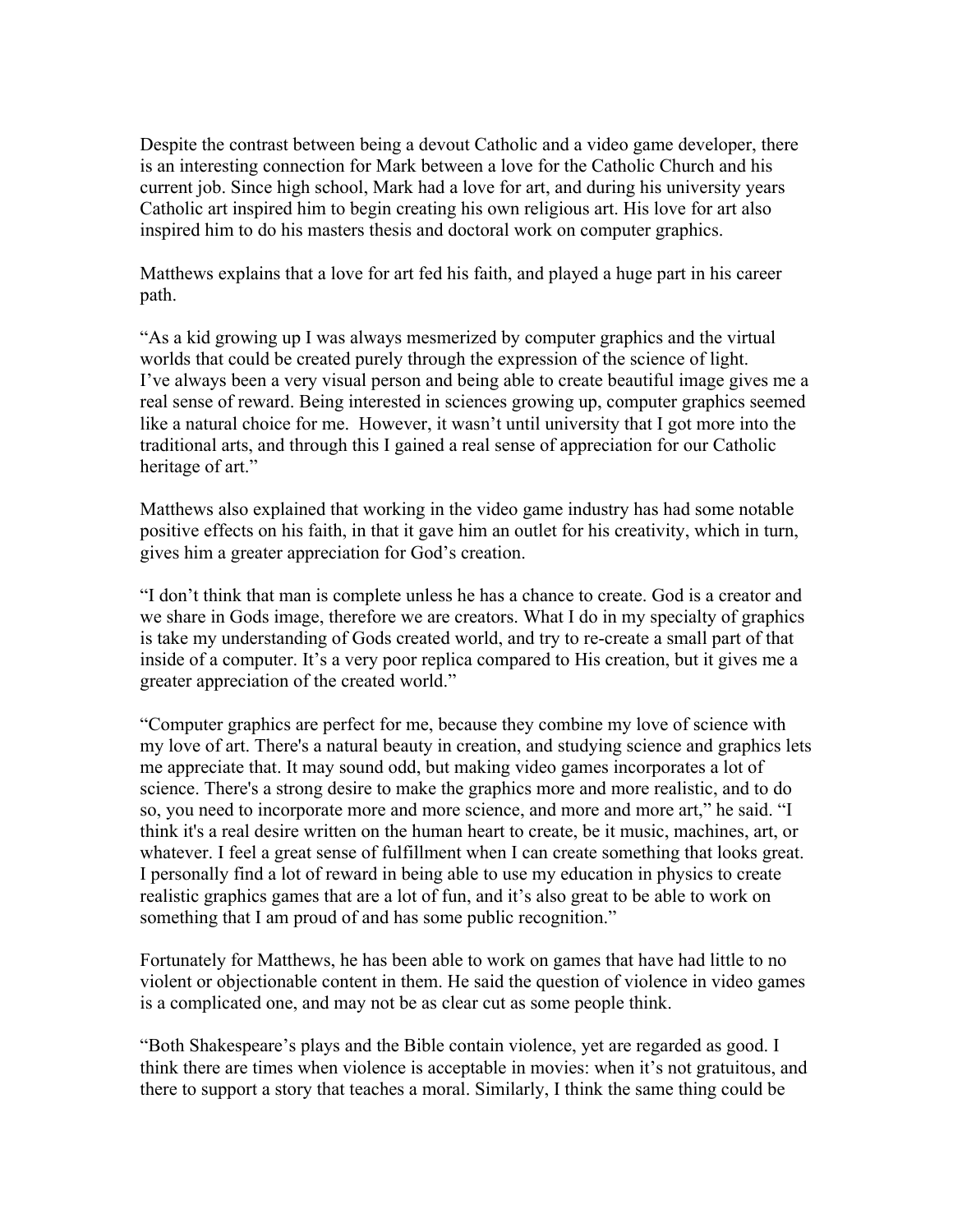said of violence in video games. When it's used to support a good plot, and isn't gratuitous, it could be acceptable. Unfortunately, I think very few games fall into that category, and often the violence is present to satisfy some baser desire for revenge and power that isn't healthy at all."

Matthews isn't convinced Christian games can gain a stronghold in the industry, but feels they are probably worth the effort, saying that he thinks more people should try to produce those types of games.

"Making Christian games is akin to saying you want to make American games. It's such a wide genre that it's really hard to nail it down, so what we really need are more Christian game designers with well formed consciences making games about everything from A to Z. Then I think you would have Christian games permeating the industry."

Matthews sees potential in the much maligned gaming industry to have a positive effect on youth, but is well aware of the negative effects they can have.

"A video game can have a positive effect in the same way that a movie can have a positive effect. But, one always has to keep in mind that any technology which has a great ability for good, usually has an equal ability for evil. The scalpel blade that so quickly help the surgeon to heal can become a killing instrument in the hands of another," he said. "The single greatest negative effect that I've seen video games having on people is escapism and time wasting. It's so easy to get sucked into these things and spend a great deal of time on them, when they really should be living a real life, instead of a simulated life. Massively Multiplayer Role Playing Games are notorious for these, with rare cases of people dying in Korea from playing too long. I think it's important to limit the amount of time we play and I personally wouldn't want my kids playing a lot of video games some day."

"By the same token, a video game might allow you to experience something, such as parachuting off a plane into a WWII battlefield that you may never be able to experience so vividly, and so perhaps doing this might give you an appreciation for what war vets have done for our country. Games engage our imagination, and offer a new form of entertainment, and entertainment is good, when it's moral and within reason."

Matthews feels that video games, like many other of Gods gifts, are meant to be enjoyed within reason. He encourages people to play video games, but said that the amount of time spent on them, and which games are chosen to be played, should be governed by prudence.

"I'd say play edifying games within reason. There' nothing inherently wrong with video games in and of themselves, but watch how much time you spend playing them," he said. "Prayerfully consider if there's something else better you couldn't be doing with your time if you find yourself spending a lot of time playing them."